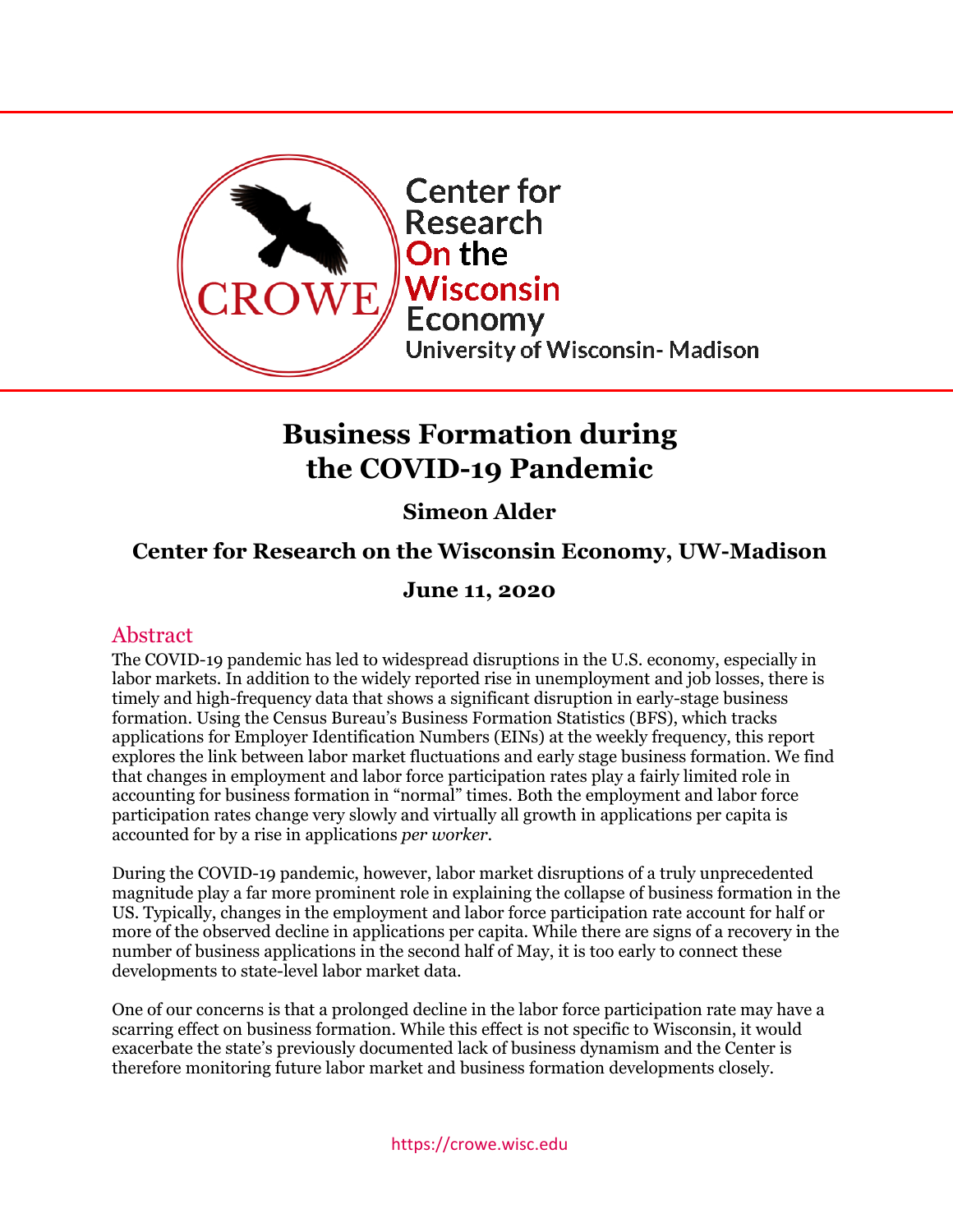#### **1 Introduction**

The secular decline in U.S. business dynamism has garnered considerable attention lately and the labor market disruptions associated with the social distancing measures during the COVID-19 pandemic further raised this issue. Publications like *The Economist* magazine, the *New York Times*, and others have written extensively on entrepreneurship and start-up activity in these unusual times.<sup>[1](#page-1-0)</sup>

There is a broad consensus that a lack of dynamism and start-up activity undermines one of the longterm engines of economic growth, Schumpeter's famous "creative destruction." [Pugsley et al.](#page-11-0) [\(2020\)](#page-11-0) argue that high-growth firms, "gazelles", are crucial for economic prosperity. Based on detailed longitudinal data they find that both the birth rate and growth potential of these gazelles has declined and argue that this has entailed substantial losses. A corollary of this decline in startup and entry rates is a maturing of firms in terms of age and, thanks to the positive correlation between age and firm size, a rise in *concentration*. Using Herfindahl indices Gutiérrez and Philippon [\(2017\)](#page-11-1) find that the concentration among Compustat firms has been rising since the mid-1990s and that turnover rates have been dropping at the same time. [De Loecker et al.](#page-11-2) [\(2020](#page-11-2)) find indirect evidence to support this rise in concentration in the form of increasing *markups* since the 1980s and argue that this reflects a rise in market power and hence a drop in competition.

How, then, has the COVID-19 affected start-up activity in the U.S. and in Wisconsin? And should we expect any long-term consequences in terms of economic growth from an entrepreneurial lull during the pandemic?

While there is no real-time data to answer these questions definitively, we can use the U.S. Census' Bureau's weekly release of *Business Formation Statistics* (BFS) to track the number of *Employer Identification Number* (EIN) applications in a timely manner. To be clear, EIN applications are not the same as start-up activity, but they are in most instances the first step on the way to firm entry. Not surprisingly, the imposition of social distancing orders is associated with a sharp drop in applications, in line with the broader decline in the number of employees and the rise in the number of unemployed workers.

Compared to the same Census week one year earlier, the total number of business applications dropped by 24 percent in the week starting March 15, which coincides with the imposition of social distancing measures in most states. There is some heterogeneity across states in terms of the exact timing and magnitude, but the decline is near universal. There are signs of a recovery in the second half of April and by the end of May the national numbers are 20 percent above those from the same week in 2019 (unweighted average across states).

Business applications in Wisconsin in Figure [1](#page-2-0) broadly follow the national trend.<sup>[2](#page-1-1)</sup> A sharp drop between mid-March and mid-April compared to the same four weeks in 2019, followed by a gradual recovery. Wisconsin also shows signs of a "catch-up effect". In the weeks ending on May 23 and 30, the number of applications is 16 and 30 percent above the levels one year earlier. There was another

<sup>&</sup>lt;sup>1</sup>The Economist's "Creative destruction in times of covid" was published in the May 16th 2020 edition. The New York Times' "Is a Pandemic the Right Time to Start a Business? It Just Might Be" was published on May 20, 2020 and is available at [https://www.nytimes.com/2020/05/20/business/coronavirus-small-business-startup.html.](https://www.nytimes.com/2020/05/20/business/coronavirus-small-business-startup.html)

<span id="page-1-1"></span><span id="page-1-0"></span><sup>2</sup>The number of applications is normalized to the second week of 2017, state-by-state.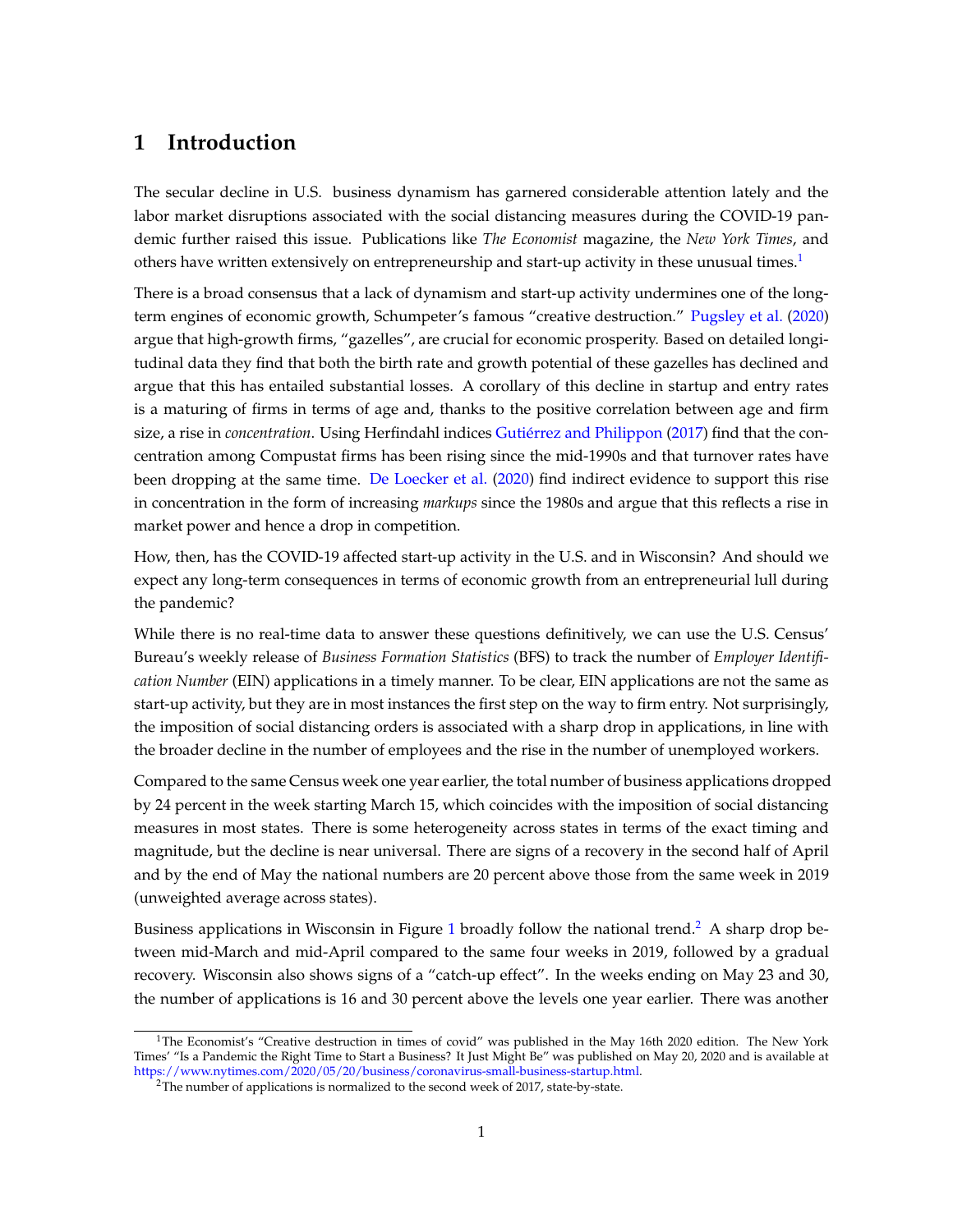<span id="page-2-0"></span>

Figure 1: Applications in Wisconsin

uptick in applications in the first week of June, although this appears to be a seasonal effect more so than a reversion to trend. While many states exhibit some form of overshooting, the effect is not universal.

In terms of total applications, Illinois, Indiana, Michigan, and Minnesota have trajectories that are similar to Wisconsin's whereas the recovery is incomplete in Iowa (see figures in the Appendix).

While the total number of weekly applications has recovered, the picture for the the subset of applications that are classified as "high propensity" by the Census Bureau is more mixed. These applications have characteristics revealed on the IRS Form SS-4 that are associated with a high rate of business formation.<sup>[3](#page-2-1)</sup> At the end of May, high-propensity applications nationwide were a few percentage points higher compared to the same week one year ago, on average (unweighted across states). There is, however, significant heterogeneity across states and the standard deviation is 23 percentage points.<sup>[4](#page-2-2)</sup>

The recovery of high-propensity applications in Wisconsin has been fairly robust by national standards (see Figure [2\)](#page-3-0). In the final two weeks of May, the number of applications was 17 and 12 percent higher than the corresponding weeks (21 and 22) in 2019. Regionally, Indiana and Wisconsin had the strongest rebound whereas Iowa, Illinois, and Minnesota have yet to reach their one-year-ago levels. Michigan sits midfield in this respect.

<span id="page-2-1"></span><sup>&</sup>lt;sup>3</sup> According to the Census Bureau, high-propensity applications include applications: (a) from a corporate entity, (b) that indicate they are hiring employees, purchasing a business or changing organizational type, (c) that provide a first wages-paid date (planned wages); or (d) that have a NAICS industry code in manufacturing (31-33), retail stores (44), health care (62), or restaurants/food service (72).

<span id="page-2-2"></span><sup>4</sup>Recall that the number of applications is normalized to 1 in the second week of 2017.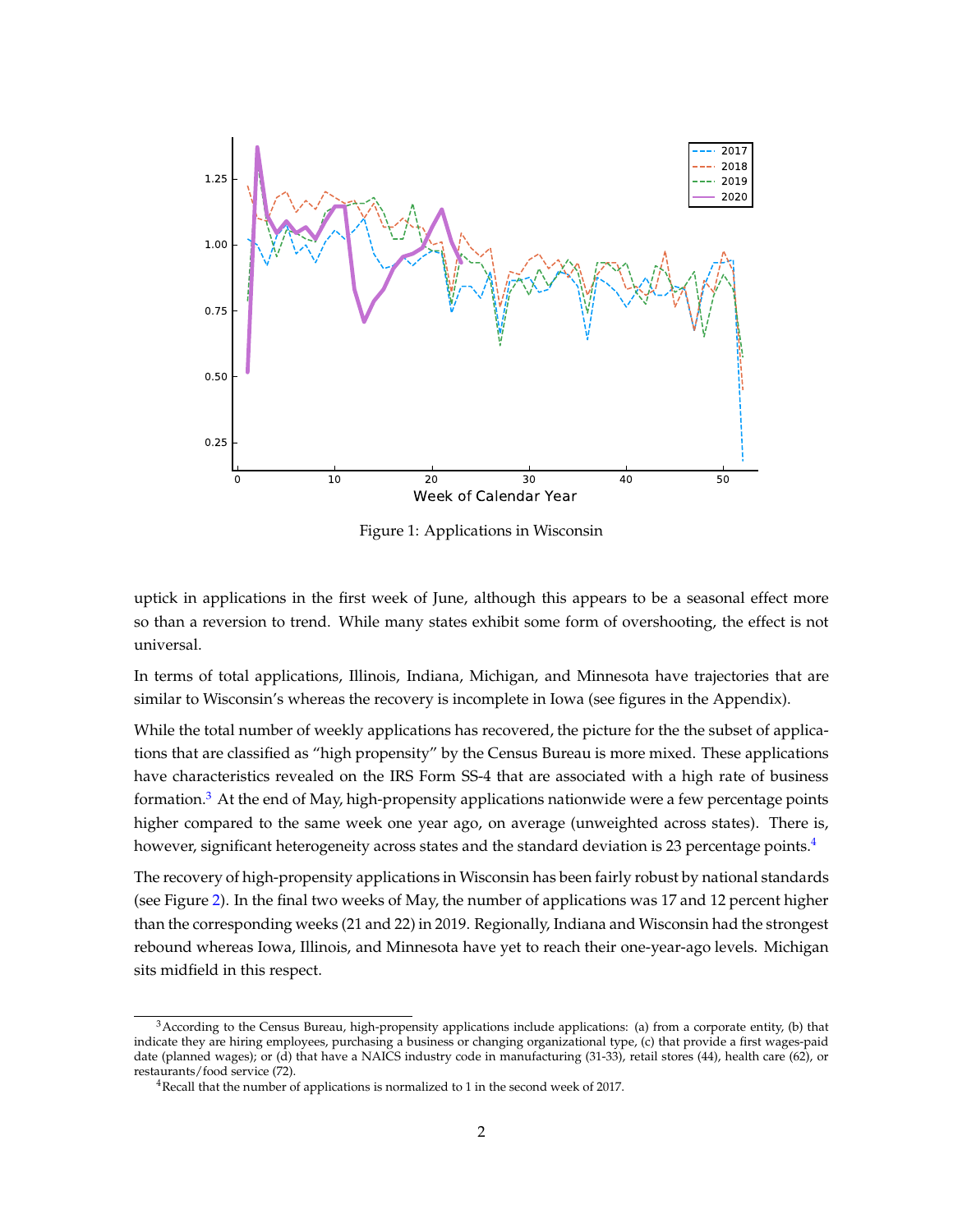<span id="page-3-0"></span>

Figure 2: High-Propensity Applications in Wisconsin

#### **2 Data**

In an earlier report, the Center for Research on the Wisconsin Economy discussed start-up activity and highlighted potential explanations for Wisconsin's lack of business dynamism.<sup>[5](#page-3-1)</sup> This earlier report [\(Alder](#page-11-3), [2019](#page-11-3)) made extensive use of the Census Bureau's *Business Dynamics Statistics* (BDS), which contain information on firm entry, exit, and employment at various levels of disaggregation such as industry or state (but not industry *and* state). Unfortunately, the release lag of the BDS is significant (the 2017 data is scheduled for release in the fall of 2020) and the data is at the annual frequency. In terms of gauging the effect of the ongoing COVID-19 pandemic on business dynamism, the BDS dataset is of no use.

Fortunately, the Census Bureau has recently begun a weekly release of its *Business Formation Statistics* (BFS), which tracks business applications. The release lag is minimal and the dataset enables researchers to analyze business dynamics in close to real time. What the BFS lacks in detail it makes up for in timeliness and, fortunately, we can use some of the growth and development accounting tools from the Center's earlier work on business dynamism.

In particular, we are merging weekly business applications with local labor market information. Since the labor force data is released monthly, we are aggregating the weekly applications to monthly numbers. This enables us to decompose the evolution of business applications into the most likely sources of change and to quantify them using conventional growth and development accounting methods.

<span id="page-3-1"></span> $^{5}$ The "Business Dynamism in the U.S. and in Wisconsin" report is available at [https://crowe.wisc.edu/wp-content/uploads/sites/313/2019/03/Dynamism.pdf.](https://crowe.wisc.edu/wp-content/uploads/sites/313/2019/03/Dynamism.pdf)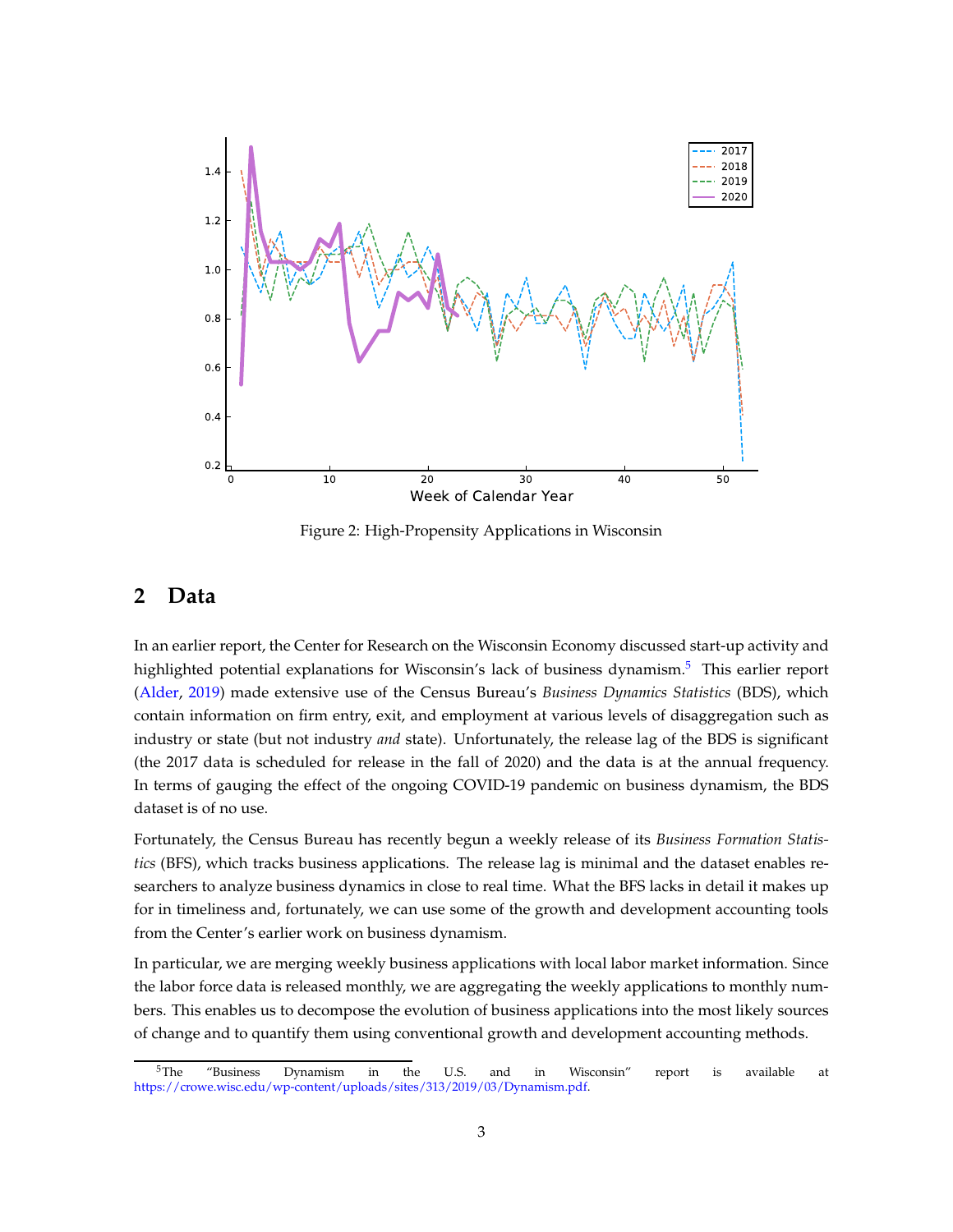Before we proceed, it is worth discussing a couple of data limitations.

To begin with, the number of weekly EIN applications is reported in increments of ten. For smaller states in particular, this introduces some coarseness into the raw data as well as the corresponding growth rates. To the best of our knowledge, this doesn't introduce a systematic bias into our results, but there is some inevitable noise. With this in mind, the reader should interpret our results with the proper grain of salt.<sup>[6](#page-4-0)</sup>

Second, business applications are an imperfect proxy for business dynamism. Many EIN applications never evolve into a new business. This being said, business applications are the only real-time proxy for start-up activity and further research will have to corroborate our conclusions about the effect of the COVID-19 pandemic on business dynamism.

### **3 Accounting for Business Applications**

In order to understand some of the underlying trends in business dynamism, we divide the number of business applications by the civilian working-age population and then expand this ratio into several components. The resulting expression is an equality as a matter of pure accounting:

<span id="page-4-1"></span>
$$
\underbrace{\frac{A_{i,t}}{CNIP_{i,t}}}_{\text{applications per person}} \equiv \underbrace{\frac{A_{i,t}}{EMP_{i,t}}}_{\text{applications per worker}} \times \underbrace{\frac{EMP_{i,t}}{CLF_{i,t}}}_{=ER} \times \underbrace{\frac{CLF_{i,t}}{CNIP_{i,t}}}_{=LEPR},\tag{1}
$$

where  $A_{i,t}$  is the number of applications in location i and time t,  $CNIP_{i,t}$  is the civilian non-institutionalized population age 16 and older (or civilian working-age population),  $EMP_{i,t}$  is the number of employed workers, and  $CLF_{i,t}$  is the civilian labor force (i.e. employed plus unemployed workers). The BLS reports the number of applications for various categories of applications. Our analysis here is limited to (1) the total number of applications and (2) so-called "high-propensity" applications, which are more likely to ultimately yield a business entry.

The accounting identity in equation [\(1\)](#page-4-1) allows us to decompose the number of applications per person into contributions from (1) applications per worker, (2) the employment rate (ER), and (3) the labor force participation rate (LFPR).

All business applications exhibit strong seasonal effects. Figure [3](#page-5-0) illustrates the spike in the first quarter of each year followed by a decline over the next three quarters. Incidentally, this seasonality effect is also apparent in the weekly applications for Wisconsin, shown in Figures [1](#page-2-0) and [2.](#page-3-0) We take this effect into account by computing *year-on-year* changes at all frequencies (i.e. quarterly, monthly, and weekly) in the national as well as state-level data.

<span id="page-4-0"></span> $6$ For readers who are familiar with the methods of growth accounting, it is worth highlighting that this sort of coarseness is associated with a rise in the number of instances where the calculated growth rate equals 0%, which can complicate the decomposition exercise we are carrying out later in this report.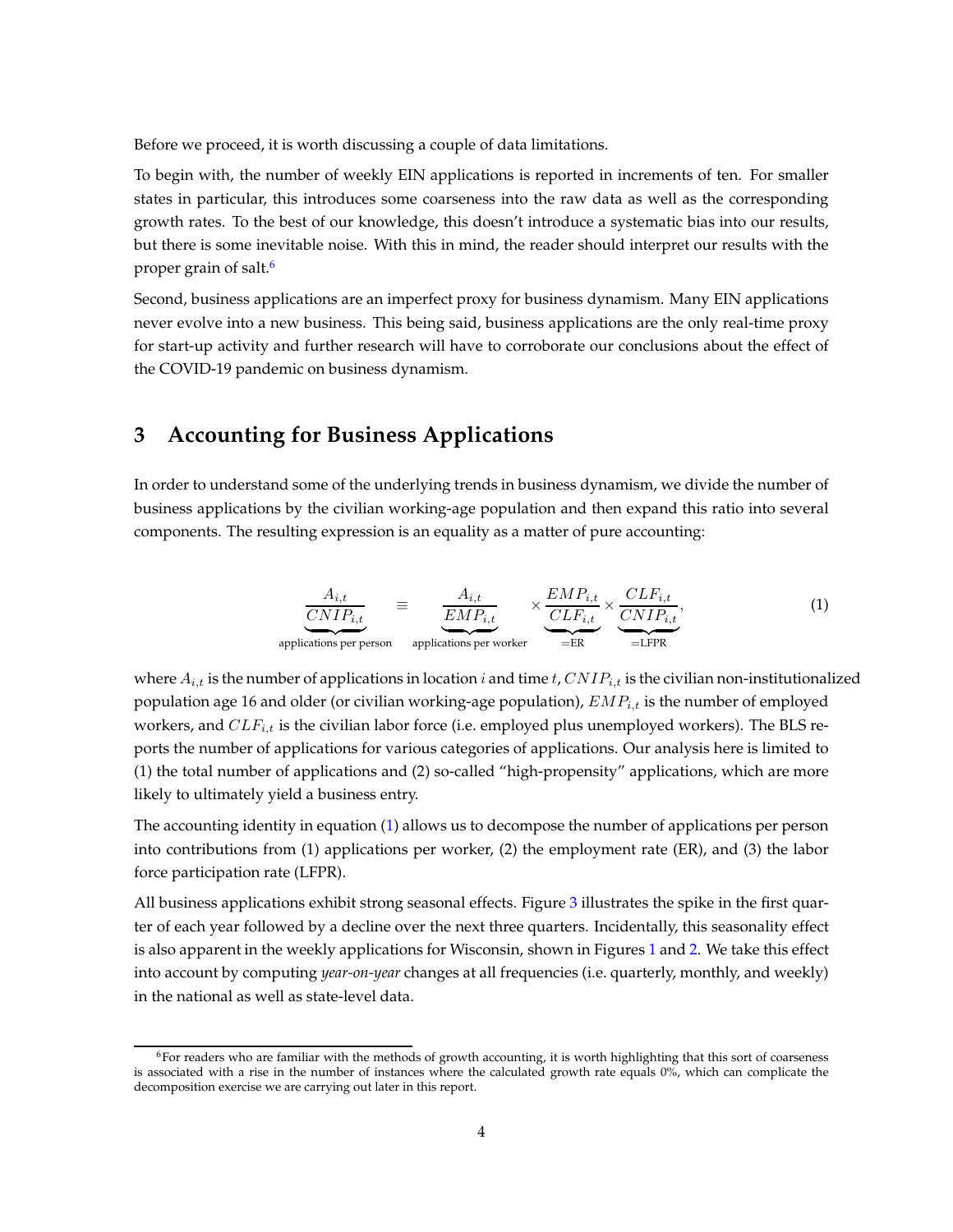<span id="page-5-0"></span>

Figure 3: U.S. Applications (thousands), Quarterly

#### **3.1 Growth Accounting: The Long Run (2004-2020)**

To begin with, we estimate the average growth for each term in equation [\(1\)](#page-4-1) for the U.S. and for select Midwestern states between 2004Q3 and 2020Q1. We do so by running the following ordinary least squares regression:

$$
\ln(x_t) = \alpha_0 + \alpha_1 \cdot t + \epsilon_t,\tag{2}
$$

where  $x_t$  is one of the four terms in equation [\(1\)](#page-4-1). By construction, the growth rate of  $\frac{A_{i,t}}{CNIP_{i,t}}$  equals the sum of the growth rates of the three terms on the right hand side of the equation. Due to rounding in Table [1,](#page-6-0) rows 2-4 may not add up to row 1 and similarly for rows 6-8 and row 5.

These long-term trends show quite clearly that the growth rate of applications per worker accounts for the bulk of the growth in applications per capita. Broader labor market dynamics, be they the employment rate or the labor force participation rate, play a somewhat limited role.

This being said, the gap between applications per person and applications per worker is driven mostly by changes in the labor force participation rate. The demographic transition associated with the aging of the population and hence the projected gradual decline in the labor force participation rate (as a fraction of the civilian non-institutionalized population age 16 and older) will continue to put downward pressure on the number of business applications per capita.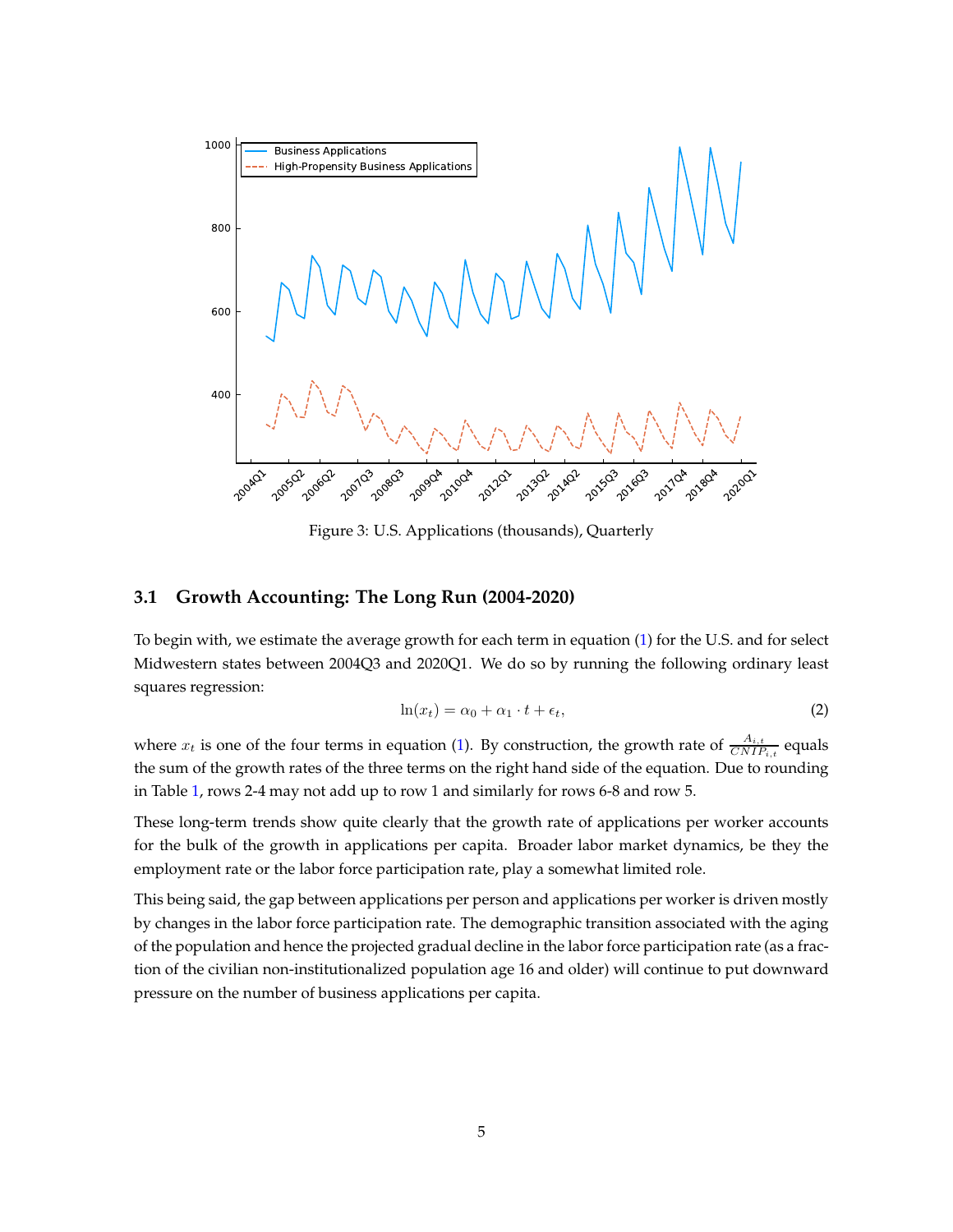<span id="page-6-0"></span>

|                              | U.S.     | WI       | IL       | <b>MN</b> | IΑ       | IN       | MI       |  |  |  |  |
|------------------------------|----------|----------|----------|-----------|----------|----------|----------|--|--|--|--|
| (a) Business Applications    |          |          |          |           |          |          |          |  |  |  |  |
| Applications per person      | $1.2\%$  | $0.3\%$  | 0.5%     | $-0.1\%$  | $1.2\%$  | 1.0%     | $0.7\%$  |  |  |  |  |
| Applications per worker      | $1.4\%$  | $0.5\%$  | $0.8\%$  | $0.1\%$   | $1.3\%$  | $1.1\%$  | $0.8\%$  |  |  |  |  |
| ER                           | $0.1\%$  | $0.2\%$  | $0.1\%$  | $0.2\%$   | $0.2\%$  | $0.2\%$  | $0.4\%$  |  |  |  |  |
| <b>LFPR</b>                  | $-0.4\%$ | $-0.4\%$ | $-0.4\%$ | $-0.3\%$  | $-0.4\%$ | $-0.3\%$ | $-0.5\%$ |  |  |  |  |
| (b) High-Propensity          |          |          |          |           |          |          |          |  |  |  |  |
| <b>Business Applications</b> |          |          |          |           |          |          |          |  |  |  |  |
| High-propensity              |          |          |          |           |          |          |          |  |  |  |  |
| applications per person      | $-2.0\%$ | $-2.3\%$ | $-1.5\%$ | $-3.4\%$  | $-2.7\%$ | $-2.6\%$ | $-2.6\%$ |  |  |  |  |
| High-propensity              |          |          |          |           |          |          |          |  |  |  |  |
| applications per worker      | $-1.7\%$ | $-2.1\%$ | $-1.2\%$ | $-3.2\%$  | $-2.5\%$ | $-2.5\%$ | $-2.5\%$ |  |  |  |  |
| ER                           | $0.1\%$  | $0.2\%$  | $0.1\%$  | $0.2\%$   | $0.2\%$  | $0.2\%$  | $0.4\%$  |  |  |  |  |
| <b>LFPR</b>                  | $-0.4\%$ | $-0.4\%$ | $-0.4\%$ | $-0.3\%$  | $-0.4\%$ | $-0.3\%$ | $-0.5\%$ |  |  |  |  |

Table 1: Compound Annual Growth Rates (2004Q3-2020Q1)

<span id="page-6-1"></span>

|                                                                                                                         | WI                                                                                 | IL                                                                                  | MN                                                                                 | IA                                                                                 | IN                                                                            | МI                                                                              |  |  |  |  |  |
|-------------------------------------------------------------------------------------------------------------------------|------------------------------------------------------------------------------------|-------------------------------------------------------------------------------------|------------------------------------------------------------------------------------|------------------------------------------------------------------------------------|-------------------------------------------------------------------------------|---------------------------------------------------------------------------------|--|--|--|--|--|
| (a) Business Applications                                                                                               |                                                                                    |                                                                                     |                                                                                    |                                                                                    |                                                                               |                                                                                 |  |  |  |  |  |
| Applications per person<br>Applications per worker<br>ER<br><b>LFPR</b><br>Applications per worker<br>ER<br><b>LFPR</b> | $-20.3\%$<br>$-6.9\%$<br>$-12.6%$<br>$-0.8\%$<br>$-3.3\%$<br>$-16.1\%$<br>$-0.8\%$ | $-24.2\%$<br>$-4.8\%$<br>$-14.8\%$<br>$-4.6\%$<br>$-1.1\%$<br>$-18.5\%$<br>$-4.6\%$ | $-20.3\%$<br>$-12.6\%$<br>$-5.9\%$<br>$-1.9\%$<br>$-9.2\%$<br>$-9.2\%$<br>$-1.9\%$ | $-20.5%$<br>$-10.4\%$<br>$-8.8\%$<br>$-1.3\%$<br>$-7.0\%$<br>$-12.2\%$<br>$-1.3\%$ | $-15.8%$<br>5.1%<br>$-15.9\%$<br>$-5.1\%$<br>$8.8\%$<br>$-19.5\%$<br>$-5.1\%$ | $-24.3\%$<br>$5.9\%$<br>$-23.4%$<br>$-6.7\%$<br>$9.9\%$<br>$-27.5%$<br>$-6.7\%$ |  |  |  |  |  |
| (b) High-Propensity<br><b>Business Applications</b>                                                                     |                                                                                    |                                                                                     |                                                                                    |                                                                                    |                                                                               |                                                                                 |  |  |  |  |  |
| High-propensity<br>applications per person<br>High-propensity                                                           | $-29.5%$                                                                           | $-43.1\%$                                                                           | $-22.3%$                                                                           | $-24.9%$                                                                           | $-22.8\%$                                                                     | $-37.8\%$                                                                       |  |  |  |  |  |
| applications per worker<br>ER<br><b>LFPR</b>                                                                            | $-16.1\%$<br>$-12.6%$<br>$-0.8\%$                                                  | $-23.7\%$<br>$-14.8\%$<br>$-4.6\%$                                                  | $-14.6\%$<br>$-5.9\%$<br>$-1.9\%$                                                  | $-14.8\%$<br>$-8.8\%$<br>$-1.3\%$                                                  | $-1.9\%$<br>$-15.9\%$<br>$-5.1\%$                                             | $-7.6\%$<br>$-23.4\%$<br>$-6.7\%$                                               |  |  |  |  |  |
| High-propensity<br>applications per worker<br>ER<br><b>LFPR</b>                                                         | $-12.5\%$<br>$-16.1\%$<br>$-0.8\%$                                                 | $-20.0\%$<br>$-18.5\%$<br>$-4.6\%$                                                  | $-11.3\%$<br>$-9.2\%$<br>$-1.9\%$                                                  | $-11.4\%$<br>$-12.2\%$<br>$-1.3\%$                                                 | 1.8%<br>$-19.5\%$<br>$-5.1\%$                                                 | $-3.6\%$<br>$-27.5%$<br>$-6.7\%$                                                |  |  |  |  |  |

Table 2: 12-Month Log Differences (April 2019 - April 2020)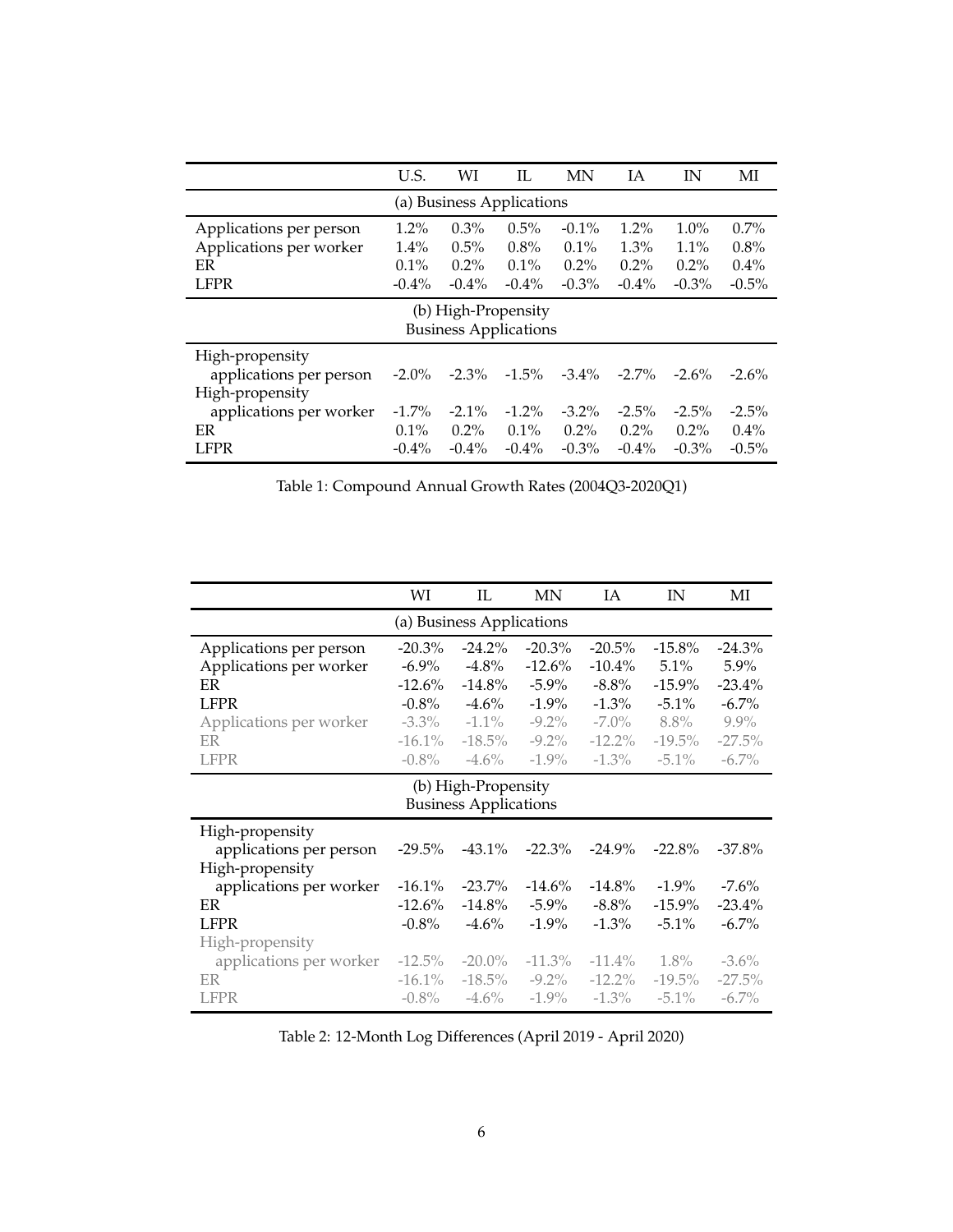#### **3.2 Growth Accounting: The COVID-19 Pandemic**

One important question in light of Figures [1](#page-2-0) and [2](#page-3-0) (and the corresponding figures for other states in the appendix) is whether we can expect the application shortfall between mid-March and mid-May to be compensated for later in the year. Despite the recovery in the second half of May, the cumulative number of applications up to and including June 6 lags behind last year's 23-week total.

<span id="page-7-0"></span>

Figure 4: U.S.: Cumulative Applications Weeks 1-22

<span id="page-7-1"></span>

Figure 5: Wisconsin: Cumulative Applications Weeks 1-22

In Figures [4](#page-7-0) and [5](#page-7-1) we are plotting cumulative applications for the first 23 weeks in past 4 calendar years for the U.S. (Figure [4\)](#page-7-0) and for Wisconsin (Figure [5\)](#page-7-1). Compared to the first 23 weeks in 2019, this year's nationwide applications are 5.2 percent lower for all applications and 9.6 percent lower for high-propensity applications. The corresponding gaps for Wisconsin are -6.1 percent (all applications) and -7.3 (high-propensity applications). While the weekly "flow" of applications has roughly regained last year's levels, the cumulative number still lags behind significantly and the upcoming weeks will tell us whether we can reasonably expect a complete catch-up by the end of the year.

An alternative way to answer this question is to use the same growth accounting tools in order to check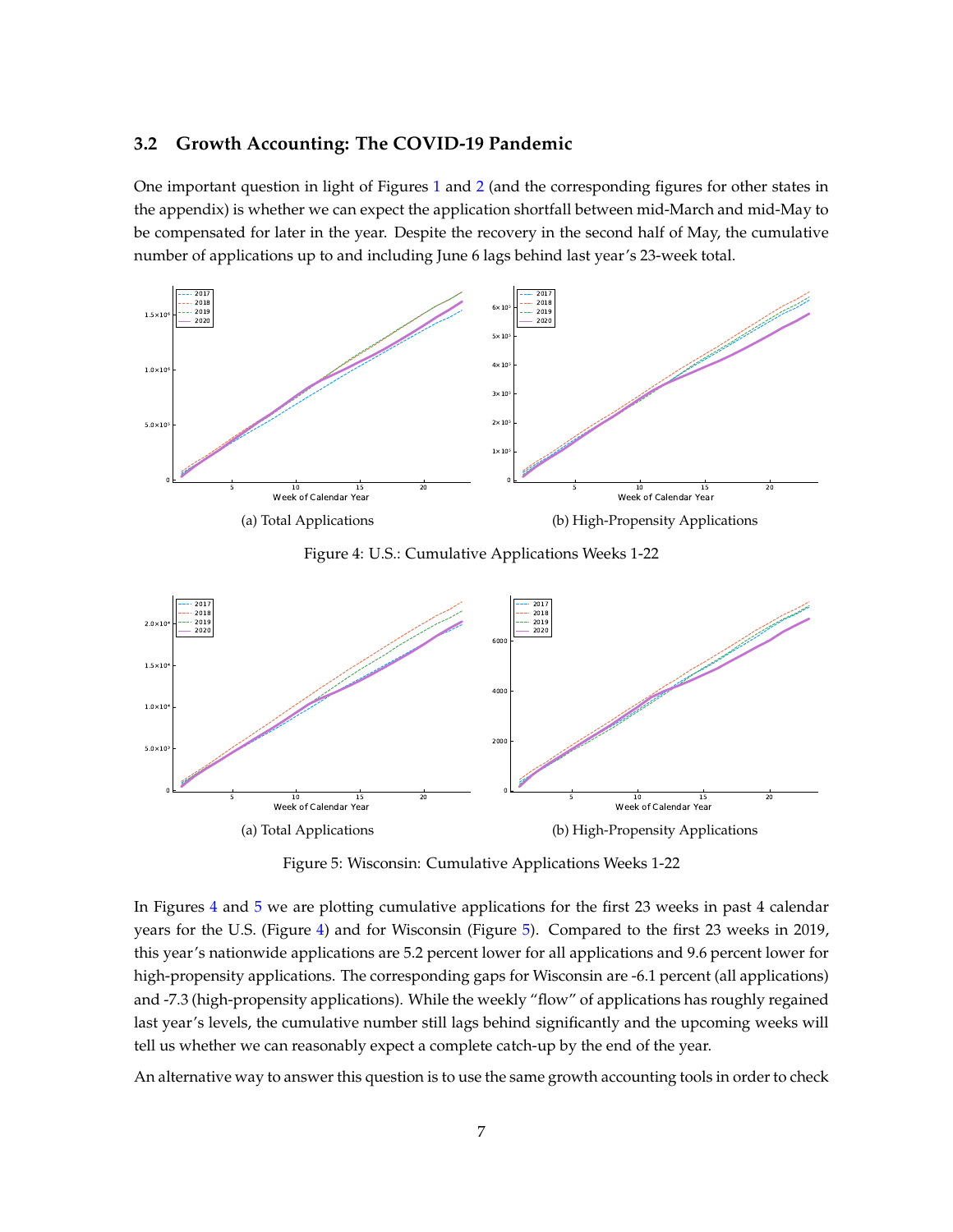if the nature of the drop is somehow distinct from the long-term evolution of business applications.

Since labor market data is reported monthly and the state-level information is released with a delay compared to the national data, the most recent available data point is for April 2020. The business application data is reported weekly and we construct monthly flows by pro-rating weekly numbers at the beginning and end of the month, where necessary.<sup>[7](#page-8-0)</sup>

A few aspects are worth discussing before we attempt to interpret the decomposition in Table [2.](#page-6-1) The numbers for the month of April don't show any signs of a recovery in business applications yet. The more recent weekly data for May suggests that the recovery is quite strong, but we cannot match these numbers to labor market data at the state level until the next release of state employment and unemployment data by the Bureau of Labor Statistics on June 19, 2020.

Second, the employment (and unemployment numbers, for that matter) should be taken with a grain of salt. Some workers were classified as as employed but "absent" from work for "other reasons" (because of jury duty or to take care of a dependent or relative, for instance) rather than "temporarily unemployed." In terms of Table [2,](#page-6-1) this would reallocate some of the decline in applications per person from applications per worker (which would drop less or rise more, depending on the state) to changes in the employment rate (which would drop more). According to the BLS, the Current Population Survey (CPS) underestimates the unemployment rate by 3 percentage points in May and slightly more in April. Consequently, the survey *overestimates* the employment rate by the same margin. This isn't a mere technicality if the effect on business formation driven by the employment and labor force participation rates is more inertial than the applications per worker. $8$ 

Third, the April-to-April drop in the size of the civilian labor force was approximately 1 log (percentage) point in Wisconsin, Minnesota, and Iowa. The labor force shrank by roughly 4.5 log points in Illinois and Indiana, and by 6.5 log points in Michigan. Nationally, the decline was 4.4 log points. Recent work by [Coibion et al.](#page-11-4) [\(2020](#page-11-4)) based on the so-called Nielsen Home Scan suggest a more substantive drop in the civilian labor force and a corresponding 7.4 percentage point decline in the labor force participation rate. They argue that a significant share of this drop can be attributed to early retirement. Again, this is not a purely technical issue and may very well end up shaping the course of business formation and ultimately startup activity as we emerge from this recession.

The log difference in the labor force participation rate in rows 4 and 8 of Table [2](#page-6-1) is the change in the civilian labor force net of the change in the working age population. Not surprisingly, the drop in the labor force participation rate is driven by the drop in the labor force, not by any meaningful rise in the working age population.

With these caveats in mind, we can distinguish the sources of the short-term fluctuations in Table [2](#page-6-1) from the longer-term evolution of business applications in Table [1.](#page-6-0)

In the long run, the combined effect of the employment and labor force participation rate is small

<span id="page-8-0"></span> $7$ To the extent that there are weekday effects, which one cannot ascertain in the raw data, this allocation of application flows to calendar months is somewhat imperfect. We have no reason to believe that it qualitatively affects our calculations and conclusions.

<span id="page-8-1"></span><sup>8</sup>See <https://www.bls.gov/news.release/empsit.nr0.htm> and [www.bls.gov/cps/employment-situation-covid19-faq-may-2020.pdf](#page-0-0) for additional information.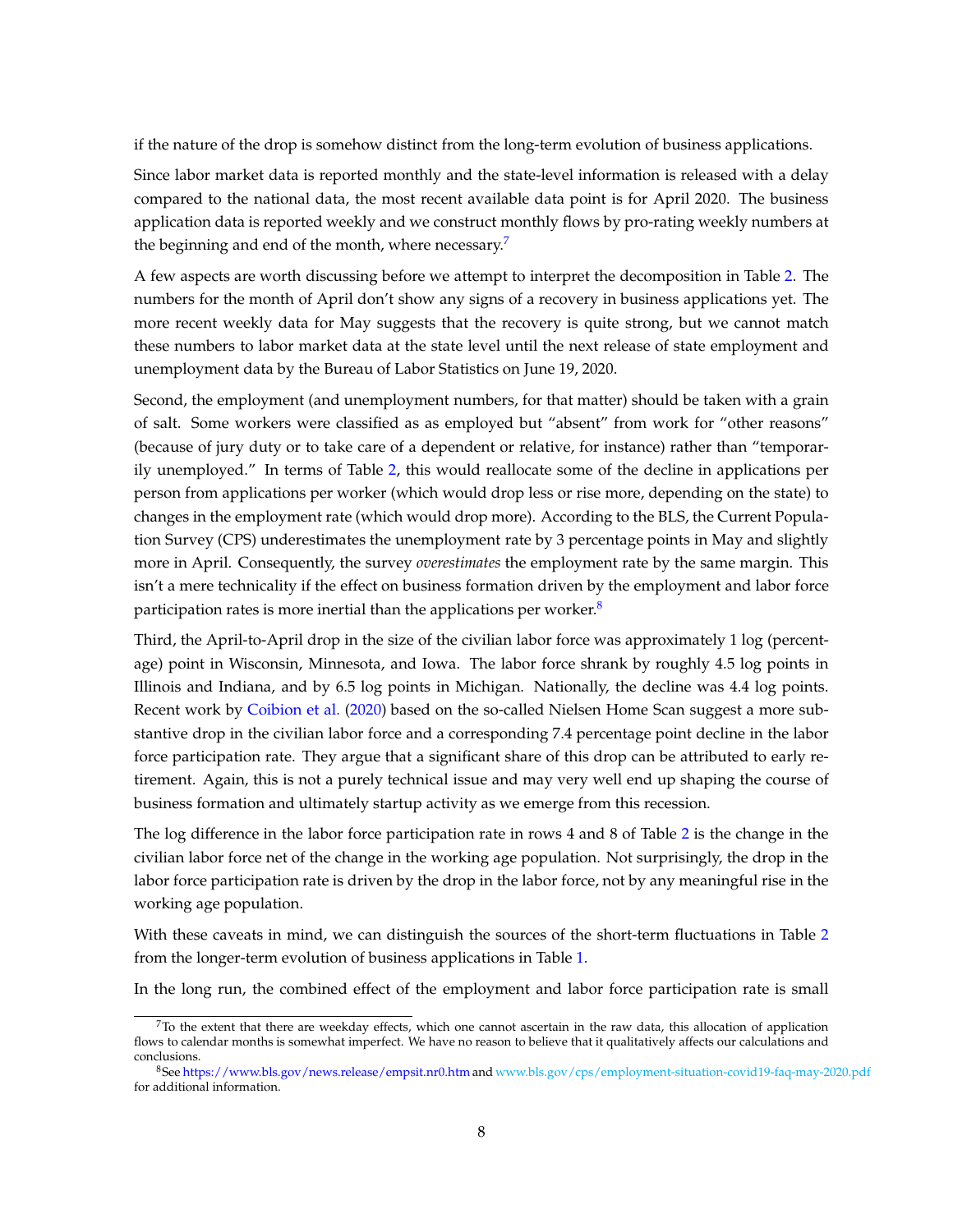compared to the contribution from applications per *worker*. Similarly, 80 percent or more of the decline in high-propensity applications per capita can be accounted for by a decline in applications submitted by workers who are firmly attached to the labor force.

Moreover, there is some heterogeneity across states. In Wisconsin's case, the number of business applications mirrors the lackluster business dynamism discussed in the our previous CROWE report on startup activity. The picture is somewhat more nuanced with respect to high-propensity applications. While the state is less dynamic in terms of high-propensity applications than the nation as a whole, it compares somewhat more favorably with its Midwestern peers, with the exception of Illinois.

This limited role of labor market fluctuations in "normal" times stands in contrast to the COVID-19 pandemic. The contribution from labor market disruptions dominates the effect of the change in applications per worker. Put differently, a more significant share of the drop in applications is accounted for by changes in the employment and labor force participation rates compared to the longrun dynamics in Table [1.](#page-6-0) The employment rate drops sharply, which is typical during a recession. The magnitude of this drop during the COVID-19 pandemic, however, is unprecedented and mirrors the sharp rise in the unemployment rate, which has been discussed widely.

As mentioned earlier, the BLS's estimates of the labor market fluctuations err on the conservative side. The reported change in the employment rate in Table [2](#page-6-1) *underestimates* the drop by approximately three percentage points, which implies that an even larger share of the drop in business applications can be attributed to labor market disruptions. The last three rows in each panel (in gray font) in Table [2](#page-6-1) report the results of the growth accounting exercise if we adjust the unemployment and employment rates by the 3 percentage point error. In this robustness exercise, the labor market disruptions account for an even larger share of the drop in business applications. In fact, the change in applications (highpropensity applications) per worker end up accounting for less than 50 percent of the observed drop in applications per *person*.

If, in addition, we allow for the possibility that the labor force participation rate dropped by more than the reported 3.2 percentage points between February and April of this year, then the vast bulk of the decline in business applications would be associated with labor market disruptions.<sup>[9](#page-9-0)</sup>

How does this decomposition compare to the Great Recession of 2007-2009? During that time, applications fell at annual rates of 8.4 (total applications) and 10.8 (high-propensity applications) percent. The entire the decline was accounted for by a drop in applications per worker (roughly one half) and the drop in the employment rate (roughly one half, again). The change in the labor force participation rate played virtually not part. Clearly, this time is different! The bulk of the decline can be accounted for by changes in the employment and labor force participation rates. In relative terms, the latter also plays a more import role during the COVID-19 pandemic than during the Great Recession.

It's important to emphasize that growth accounting is a pure, well, *accounting* exercise and we cannot draw any causal conclusions from it. It does, however, point to the possibility that the unprecedented labor market disruptions may have a lasting impact on business formation and ultimately start-up

<span id="page-9-0"></span> $^{9}$ It is worth remembering that it took more than five years for the labor force participation rate to decline by 3.2 percent during the Great Recession.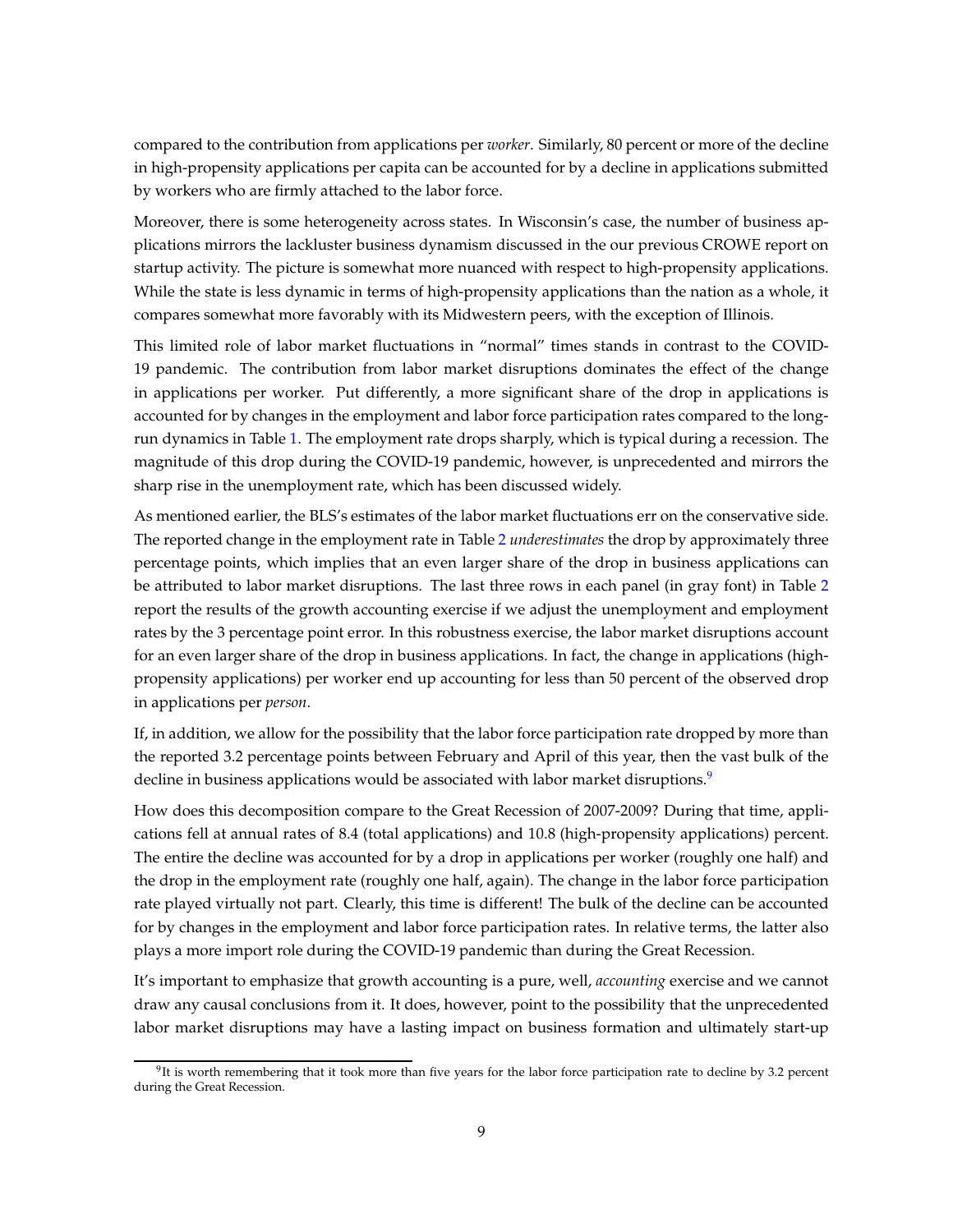activity.

### **4 Conclusion**

The coming weeks and months will tell whether early signs of entrepreneurial activity by way of business applications and, particularly, high-propensity business applications follow a V -shaped recovery. While the most recent weekly application numbers are somewhat encouraging in this respect, the concern at the *Center for Research on the Wisconsin Economy* is that a sluggish labor market recovery will have scarring effects on business applications and start-up activity, unless incumbent workers and those looking for work engage in business formation more aggressively (i.e. the number of applications per worker increases). At this point, we don't have the data to answer this question and the Center will continue to monitor upcoming data releases for early clues.

One area that the Center believes deserves particular attention is the link between the age distribution of the working-age population at the state level and the evolution of the labor force participation rate. [Coibion et al.](#page-11-4) [\(2020](#page-11-4)) found evidence for a rise in early retirements in the Nielsen Home Scan data, which has yet to be corroborated in the state employment and unemployment statistics. Given Wisconsin's slightly older-than-average population, this may be a channel worth monitoring over the coming weeks and months.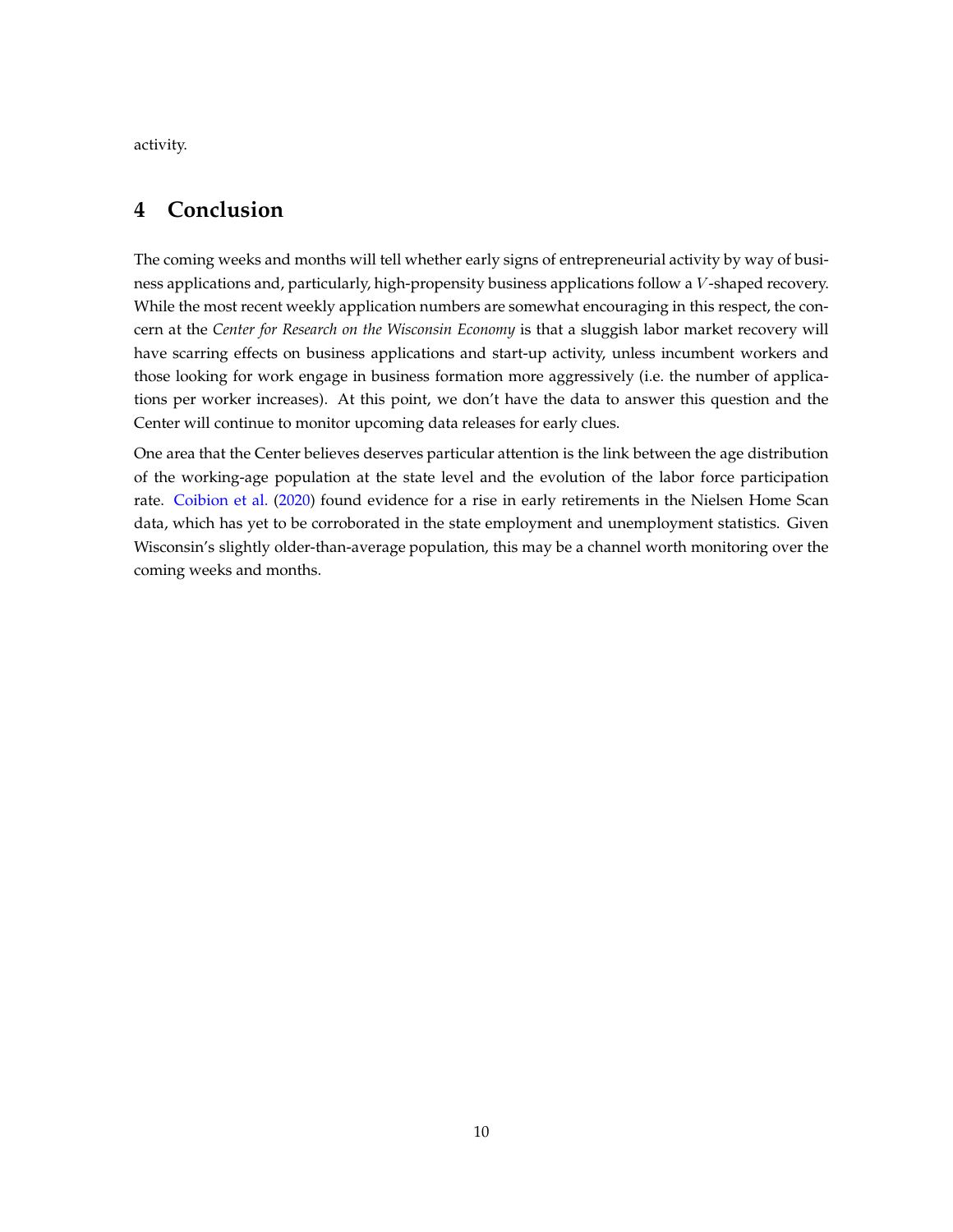### **References**

<span id="page-11-3"></span>ALDER, S. D. (2019): "Business Dynamism in the U.S. and in Wisconsin," CROWE Report, 1–17.

- <span id="page-11-4"></span>COIBION, O., Y. GORODNICHENKO, AND M. WEBER (2020): "Labor Markets during the COVID-19 Crisis: A Preliminary View," NBER Working Paper, 1–15.
- <span id="page-11-2"></span>DE LOECKER, J., J. EECKHOUT, AND G. UNGER (2020): "The Rise of Market Power and the Macroeconomic Implications\*," The Quarterly Journal of Economics, 135, 561–644.
- <span id="page-11-1"></span>GUTIÉRREZ, G. AND T. PHILIPPON (2017): "Declining Competition and Investment in the U.S." NBER Working Paper, 1–74.
- <span id="page-11-0"></span>PUGSLEY, B. W., P. SEDLACEK, AND V. STERK (2020): "The Nature of Firm Growth," Working Paper, 1–40.

### **5 Appendix: Weekly Business Applications in Six Midwestern States**



Figure 6: Iowa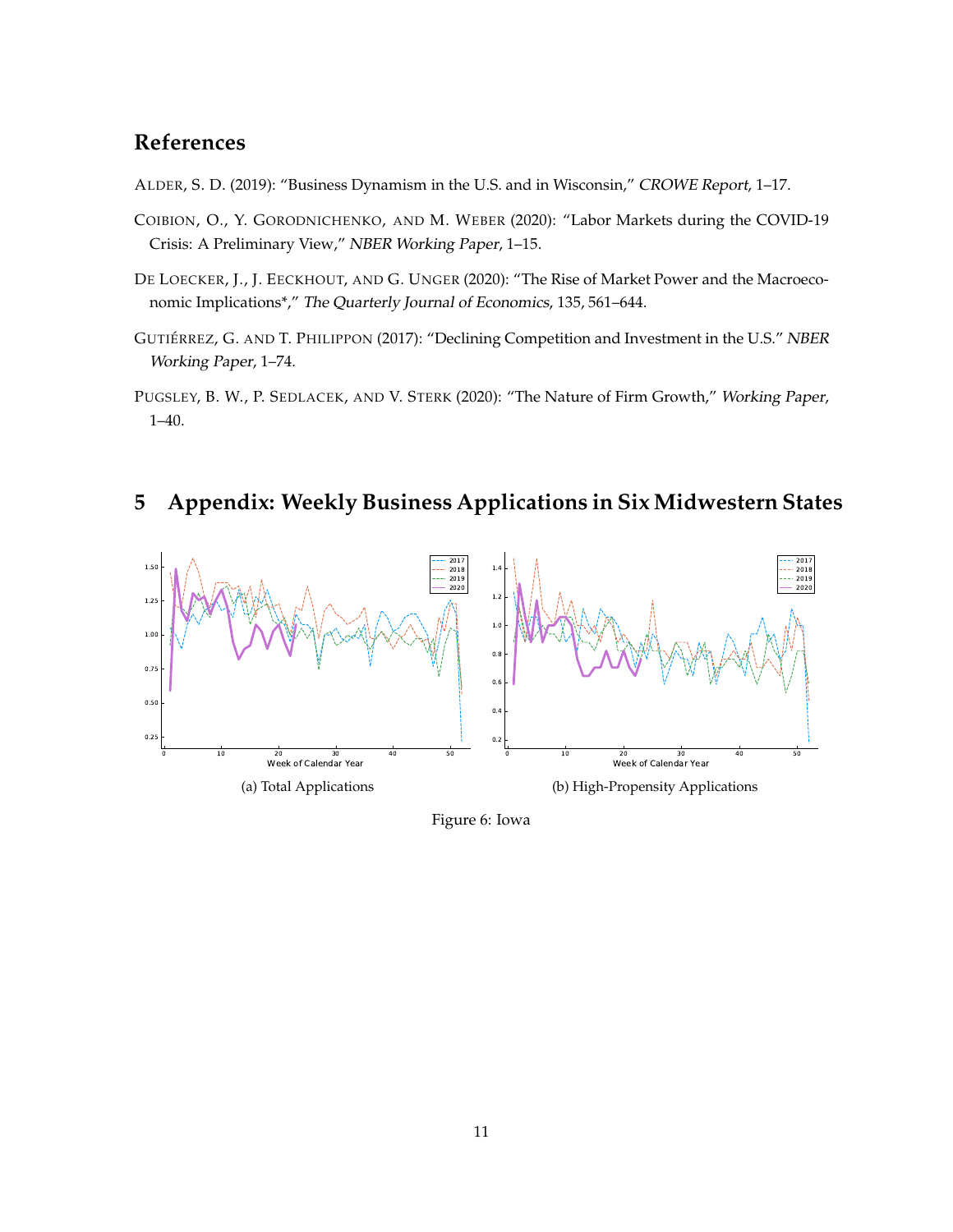









Figure 9: Michigan